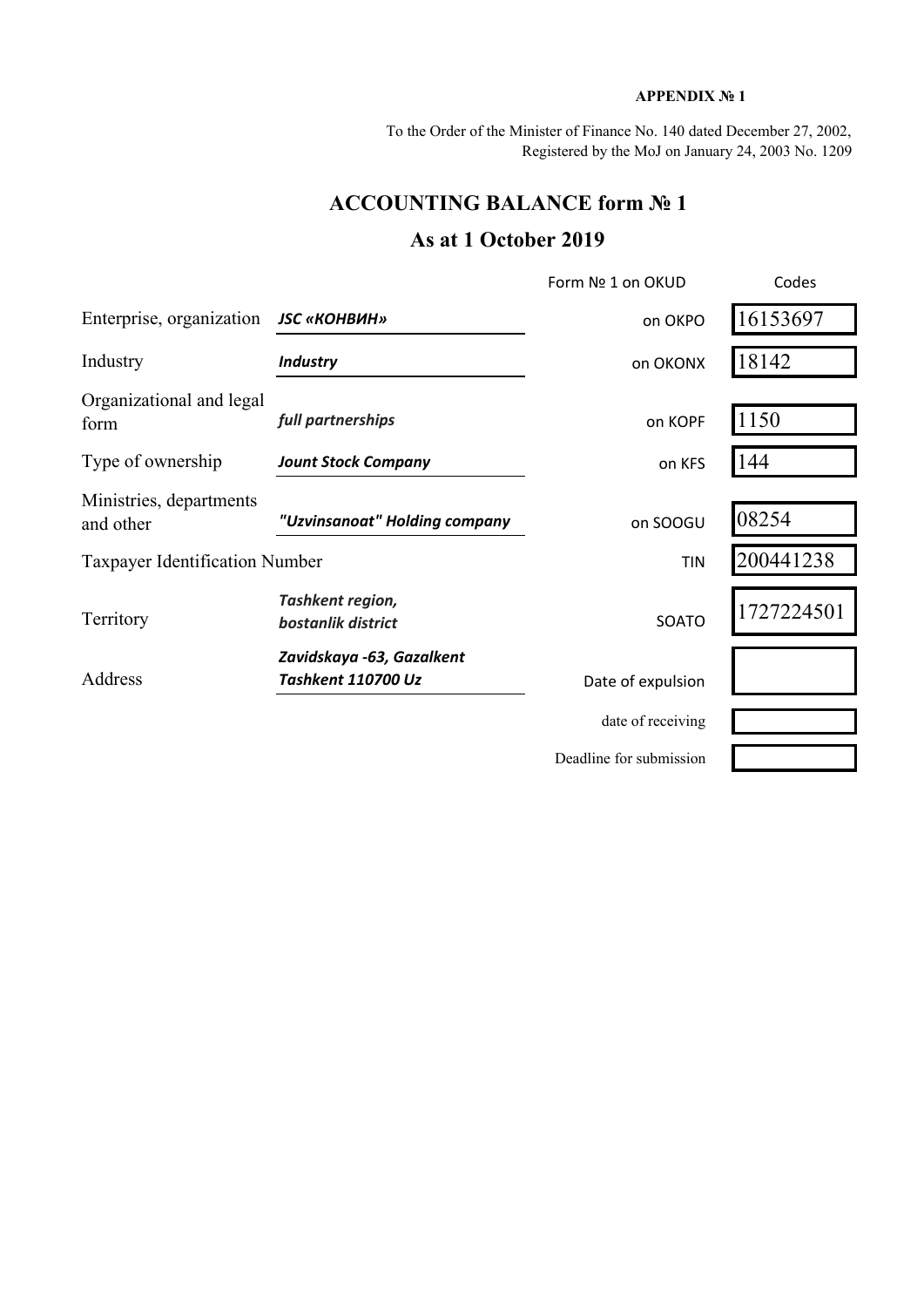| The name of the indicator                                          | Line code    | At the beginning<br>of the reporting<br>period | At the end of the<br>reporting period |
|--------------------------------------------------------------------|--------------|------------------------------------------------|---------------------------------------|
| 1                                                                  | $\mathbf{2}$ | 3                                              | 4                                     |
| <b>ASSETS</b>                                                      |              |                                                |                                       |
| I. Long-term assets                                                |              |                                                |                                       |
| Property, plant and equipment:                                     |              |                                                |                                       |
| Initial (replacement) cost (0100, 0300)                            | 10           | 6 499 841                                      | 7349917                               |
| Sum of depreciation (0200)                                         | 11           | 3 101 945                                      | 3 492 512                             |
| Residual (book) value (line 010-011)                               | 12           | 3 397 896                                      | 3 857 405                             |
| <b>Intangible assets:</b>                                          |              |                                                |                                       |
| Original cost (0400)                                               | 20           |                                                |                                       |
| Amortization amount (0500)                                         | 21           |                                                |                                       |
| Residual (book) value (line 020-021)                               | 22           |                                                |                                       |
| Long-term investments, total                                       |              |                                                |                                       |
| (line 040+050+060+070+080), including:                             | 30           | 168 585                                        | 168 585                               |
| Securities (0610)                                                  | 40           | 5 5 8 5                                        | 5 5 8 5                               |
| Investments in subsidiaries (0620)                                 | 50           |                                                |                                       |
| Investments in associates (0630)                                   | 60           |                                                |                                       |
| Investments in an enterprise with foreign capital (0640)           | 70           |                                                |                                       |
| Other long-term investments (0690)                                 | 80           | 163 000                                        | 163 000                               |
| Equipment for planting (0700)                                      | 90           |                                                |                                       |
| Capital investments (0800)                                         | 100          | 5 100                                          |                                       |
| Long-term accounts receivable (0910,0920,090,0940)                 | 110          |                                                |                                       |
| From it: overdue                                                   | 111          |                                                |                                       |
| Long-term deferred expenses (0950,0960,0990)                       | 120          |                                                |                                       |
| Total for section I (line 012+022+030+090+100+110+120)             | 130          | 3 571 581                                      | 4 025 990                             |
| <b>II.</b> Current assets                                          |              |                                                |                                       |
| Inventories, total (line 150+160+170+180), including:              | 140          | 6 031 566                                      | 11 624 779                            |
| Production reserves (1000,1100,1500,1600)                          | 150          | 5 385 058                                      | 10 334 199                            |
| Incomplete production (2000,2100,2300,2700)                        | 160          | 646 508                                        | 685 073                               |
| Finished products (2800)                                           | 170          |                                                | 605 507                               |
| Goods (2900 less 2980)                                             | 180          |                                                |                                       |
| Deferred expenses (3100)                                           | 190          | 24 001                                         | 10 508                                |
| Deferred expenses (3200)                                           | 200          |                                                |                                       |
| Debtors, total:                                                    |              |                                                |                                       |
| (line $220+230+240+250+260+270+280+290+300+310$ )                  | 210          | 3 365 782                                      | 3 446 315                             |
| Out of it past due                                                 | 211          |                                                |                                       |
| Indebtedness of buyers and customers (4000 less 4900)              | 220          | 3 266 441                                      | 3 107 668                             |
| Debt of stand-alone units (4110)                                   | 230          |                                                |                                       |
| Debt of subsidiaries and dependent business entities (4120)        | 240          |                                                |                                       |
| Advances issued to personnel $(4200)$                              | 250          |                                                |                                       |
| Advances paid to suppliers and contractors (4300)                  | 260          | 1 5 4 7                                        | 62 447                                |
| Advance payments on taxes and duties to the budget (4400)          | 270          | 1 3 2 5                                        | 43 232                                |
| Advance payments to state trust funds and insurance (4500)         | 280          |                                                | 3 2 5 6                               |
| Debt of founders on contributions to the authorized capital (4600) | 290          |                                                |                                       |
| Debt of staff for other operations (4700)                          | 300          | 1781                                           | 43 550                                |
| Other accounts receivable (4800)                                   | 310          | 94 688                                         | 186 162                               |
| Cash, in total (line.330+340+350+360), including:                  | 320          | 9 111 825                                      | 3 765 774                             |
| Cash on hand (5000)                                                | 330          |                                                |                                       |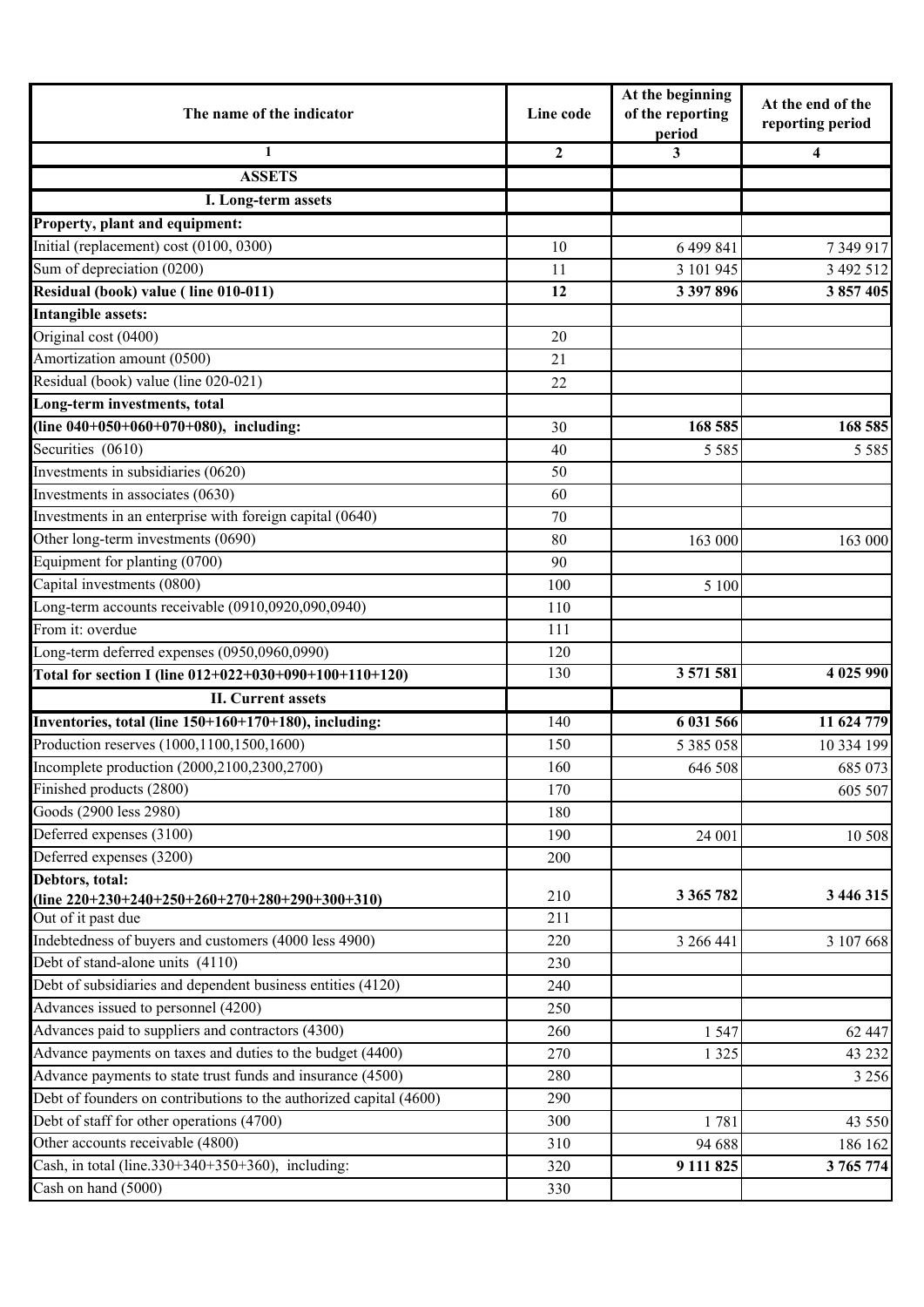| Cash on the current account $(5100)$                    | 340 | 9 099 366  | 3 758 893  |
|---------------------------------------------------------|-----|------------|------------|
| Cash in foreign currency (5200)                         | 350 |            |            |
| Other cash and cash equivalents (5500,5600,5700)        | 360 | 12459      | 6881       |
| Short-term investments (5800)                           | 370 |            |            |
| Other current assets (5900)                             | 380 | 153 085    | 99 510     |
| Total for section II (line 140+190+200+210+320+370+380) | 390 | 18 686 259 | 18 946 886 |
| Total for the balance asset (line 130+390)              | 400 | 22 257 840 | 22 972 876 |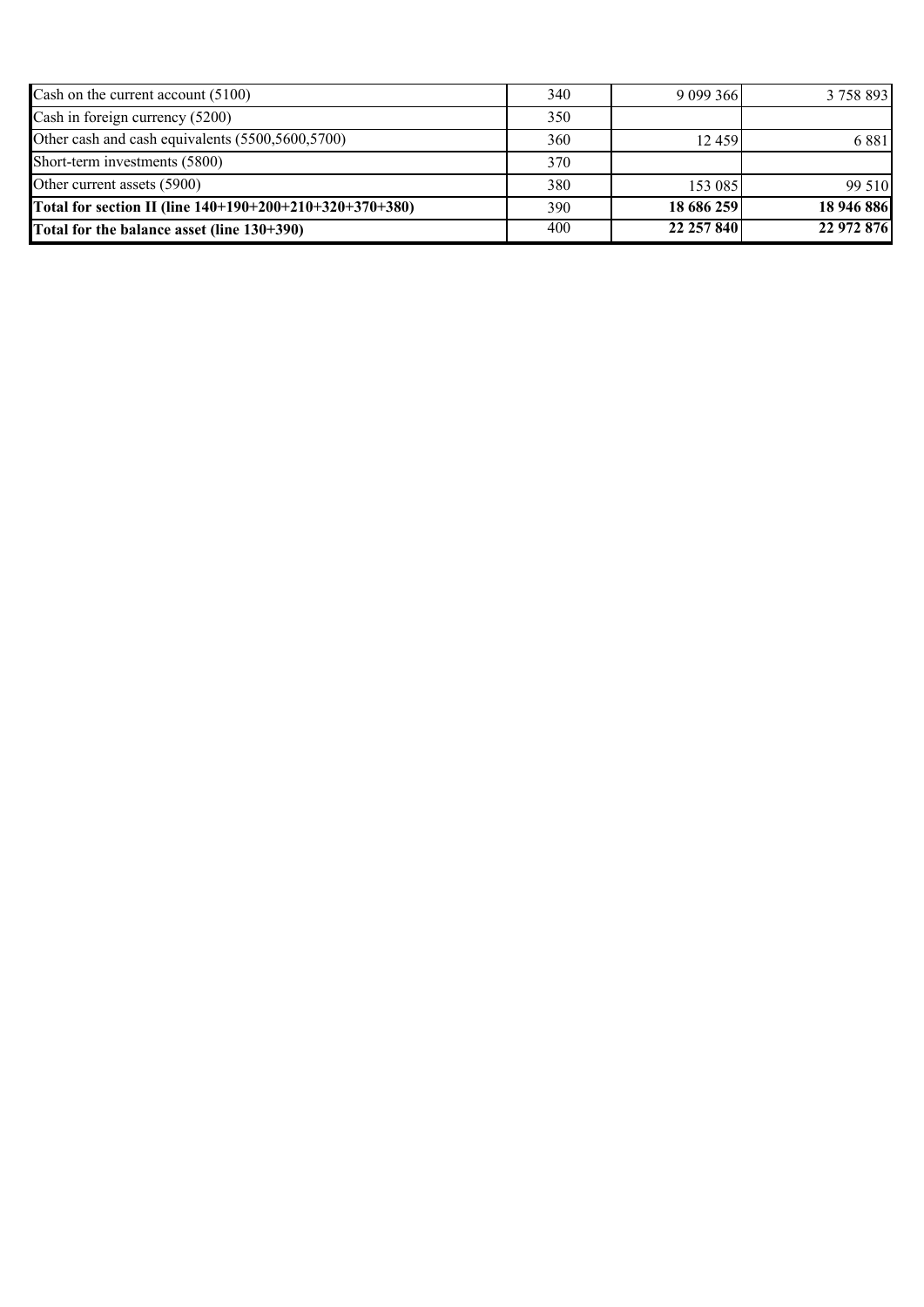| The name of the indicator                                                                                 | Line code      | At the<br>beginning of<br>the reporting<br>period | At the end of<br>the reporting<br>period |
|-----------------------------------------------------------------------------------------------------------|----------------|---------------------------------------------------|------------------------------------------|
| 1                                                                                                         | $\overline{2}$ | 3                                                 | $\overline{\mathbf{4}}$                  |
| <b>PASSIVE</b>                                                                                            |                |                                                   |                                          |
| I. Sources of own funds                                                                                   |                |                                                   |                                          |
| Share capital (8300)                                                                                      | 410            | 1 4 1 5 3 1 6                                     | 2 830 632                                |
| Added capital (8400)                                                                                      | 420            |                                                   |                                          |
| Reserve capital (8500)                                                                                    | 430            | 1 621 202                                         | 3 641 350                                |
| Treasury shares (8600)                                                                                    | 440            |                                                   |                                          |
| Retained earnings (uncovered loss) (8700)                                                                 | 450            | 5 440 475                                         | 3 421 192                                |
| Target Receipts (8800)                                                                                    | 460            |                                                   |                                          |
| Reserves for future expenses and payments (8900)                                                          | 470            |                                                   |                                          |
| Total for section I (line 410+420+430-440+450+460+470)                                                    | 480            | 8 476 993                                         | 9 893 174                                |
| <b>II. Commitments</b>                                                                                    |                |                                                   |                                          |
| Long-term liabilities, total:                                                                             |                |                                                   |                                          |
| (line $500+510+520+530+540+550+560+570+580+590$ )                                                         | 490            |                                                   |                                          |
| Including: long-term accounts payable (line 500+520+540+560+590)                                          | 491            |                                                   |                                          |
| From it: overdue long-term accounts payable                                                               | 492            |                                                   |                                          |
| Long-term debt to suppliers and contractors (7000)                                                        | 500            |                                                   |                                          |
| Long-term debt to separate divisions (7110)                                                               | 510            |                                                   |                                          |
| Long-term debt to subsidiaries and dependent companies (7120)                                             | 520            |                                                   |                                          |
| Long-term deferred income (7210,7220,7230)                                                                | 530            |                                                   |                                          |
| Long-term deferred tax liabilities and compulsory payments (7240)                                         | 540<br>550     |                                                   |                                          |
| Other long-term deferred liabilities (7250,7290)<br>Advances received from customers and customers (7300) | 560            |                                                   |                                          |
| Long-term bank loans (7810)                                                                               | 570            |                                                   |                                          |
| Long-term loans (7820,7830,7840)                                                                          | 580            |                                                   |                                          |
| Other long-term accounts payable (7900)                                                                   | 590            |                                                   |                                          |
| Current liabilities, total (line $610 + 630 + 640 + 650 + 660 + 670 + 680$                                |                |                                                   |                                          |
| $+690+700+710+720+730+740+740+750+760$                                                                    | 600            | 13 780 847                                        | 13 079 702                               |
| Including: current accounts payable                                                                       |                |                                                   |                                          |
| $(\text{line } 610 + 630 + 650 + 670 + 680 + 690 + 700 + 710 + 720 + 760)$                                | 601            | 13 780 847                                        | 13 079 702                               |
| From it: overdue current accounts payable                                                                 |                |                                                   |                                          |
| Debt to suppliers and contractors (6000)                                                                  | 602<br>610     | 3 087 608                                         | 7943877                                  |
|                                                                                                           |                |                                                   |                                          |
| Indebtedness to separate divisions (6110)                                                                 | 620            |                                                   |                                          |
| Debts to subsidiaries and dependent companies (6120)                                                      | 630            | 17283                                             | 17 283                                   |
| Deferred income (6210,6220,6230)                                                                          | 640            |                                                   |                                          |
| Deferred tax and mandatory payments (6240)                                                                | 650            |                                                   |                                          |
| Other deferred liabilities (6250,6290)                                                                    | 660            |                                                   |                                          |
| Received advances (6300)                                                                                  | 670            | 86 215                                            | 64 899                                   |
| Arrears of payments to the budget (6400)                                                                  | 680            | 9 424 870                                         | 3 596 790                                |
| Insurance debts (6510)                                                                                    | 690            |                                                   |                                          |
| Arrears in payments to state trust funds (6520)                                                           | 700            | 360 223                                           | 151                                      |
| Debt to founders (6600)                                                                                   | 710            | 349 626                                           | 1 166 964                                |
| Arrears of wages (6700)                                                                                   | 720            | 49 3 8 5                                          | 63 935                                   |
| Short-term bank loans (6810)                                                                              | 730            |                                                   |                                          |
| Short-term loans (6820,6830,6840)                                                                         | 740            |                                                   |                                          |
| Current portion of long-term liabilities (6950)                                                           | 750            |                                                   |                                          |
| Other accounts payable (6900 except 6950)                                                                 | 760            | 405 637                                           | 225 803                                  |
| Total for section II (line $490 + 600$ )                                                                  | 770            | 13 780 847                                        | 13 079 702                               |
| Total on the liabilities of the balance sheet (line $480 + 770$ )                                         | 780            | 22 257 840                                        | 22 972 876                               |